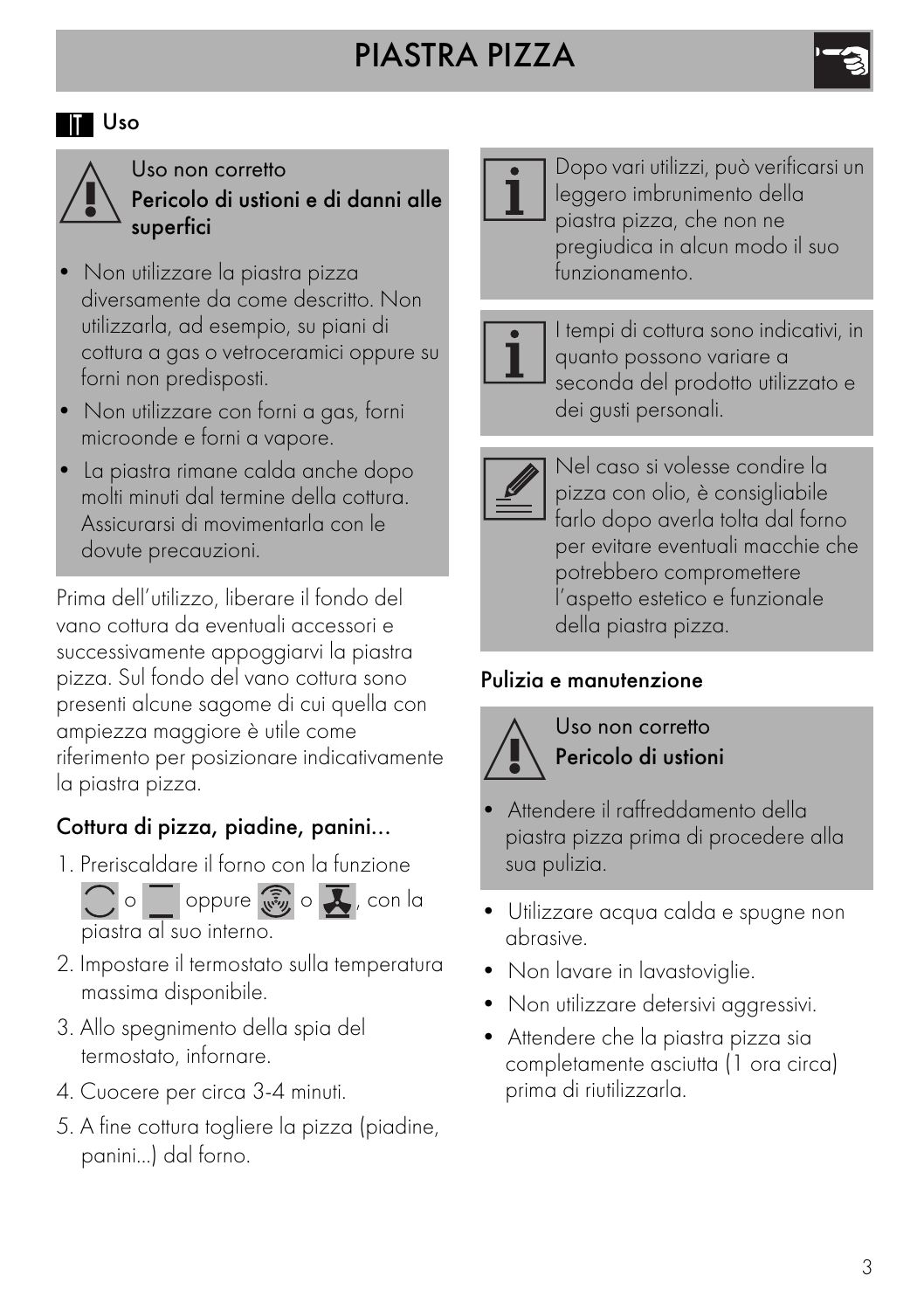

#### **EN** Use



Improper use Danger of burns and damage to surfaces

- Only use the pizza plate as described. Do not use it on gas or ceramic hobs, for instance, or in ovens which are not equipped for it.
- Do not use in gas ovens, microwave ovens or steam ovens.
- The plate stays hot for many minutes after cooking has ended. Ensure it is handled with due caution.

Before use, clear the bottom of the oven of any accessories and then put in the pizza plate. There are some circular contours on the bottom of the oven; the widest one serves as a reference for positioning the pizza plate.

## Cooking pizzas, flatbreads, rolls etc.

- 1. Preheat the oven using the  $\bigcap$  or function, or else the  $\binom{2}{x}$  or  $\sum$  function, with the pizza plate inside.
- 2. Set the thermostat to the maximum available temperature.
- 3. When the thermostat indicator light switches off, put the food in the oven.
- 4. Cook for around 3-4 minutes.
- 5. When cooking has finished, remove the pizza (flatbread, rolls...) from the oven.



After many uses, the plate may become slightly browned; this discolouration does not affect its operation in any way.



Cooking times given are approximate, as they may vary according to the product used and personal taste.



If you wish to add oil to your pizza, it is best to add this after removing it from the oven to avoid oil stains on the pizza plate which are not only unsightly, but may reduce its effectiveness.

## Cleaning and maintenance



Improper use Danger of burns

- Wait for the pizza plate to cool down before cleaning.
- Use hot water and a non-abrasive sponge.
- Never wash in the dishwasher.
- Never use harsh detergents.
- Wait for the pizza plate to dry completely (approx. 1 hour) before using it again.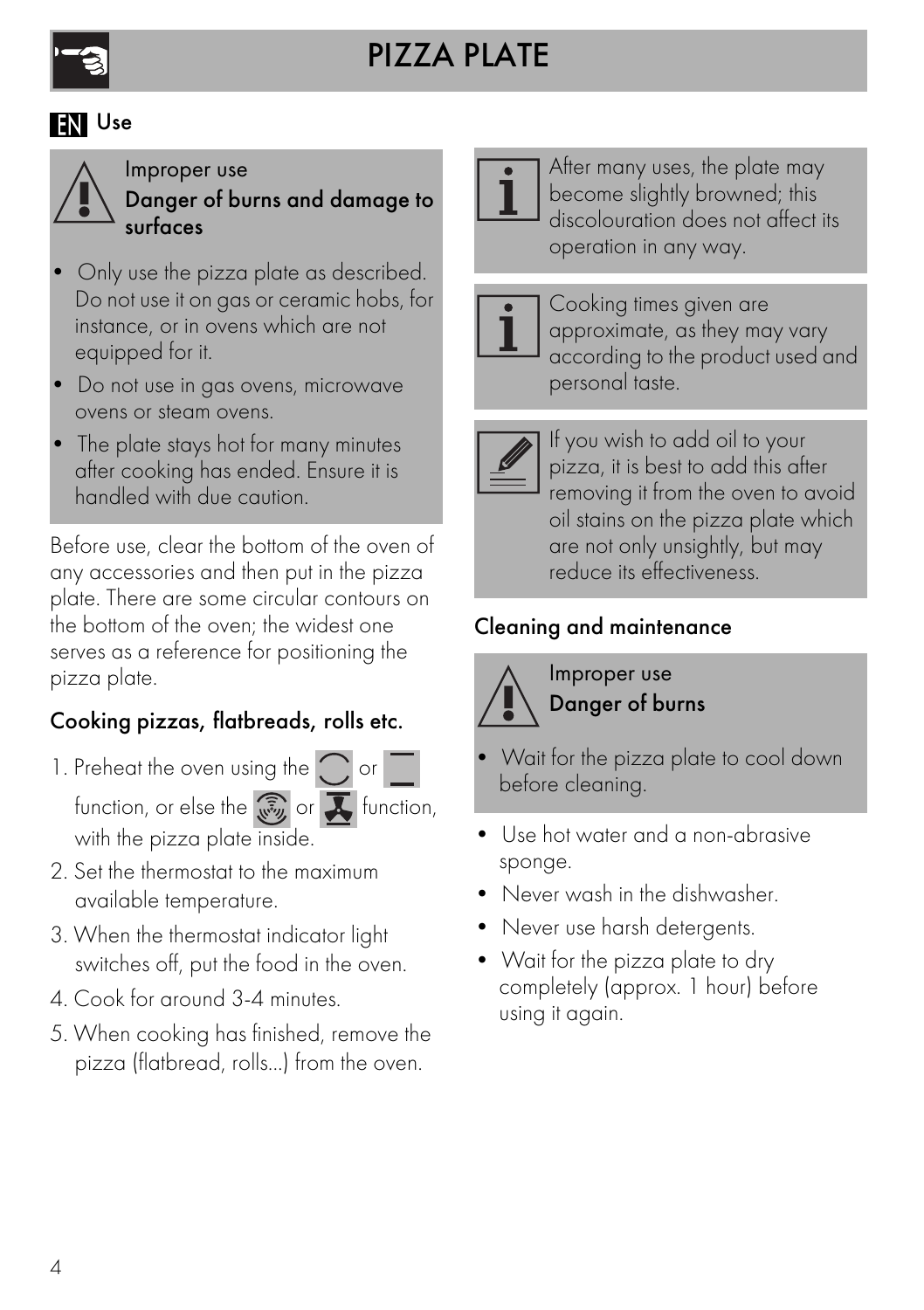### **R** Utilisation



#### Utilisation impropre Danger de brûlures et de dommages des surfaces

- N'utilisez pas la plaque à pizza d'une manière qui n'est pas décrite dans ce manuel. Ne l'utilisez pas, par exemple, sur des plans de cuisson au gaz ou en vitrocéramique ou bien dans des fours non disposés.
- N'utilisez pas la plaque dans des fours à gaz, des fours à micro-ondes et des fours à vapeur.
- La plaque reste chaude pendant de longues minutes après la cuisson. Veillez à la manipuler avec les précautions nécessaires.

Avant l'utilisation, libérez la sole du compartiment de cuisson en éliminant les accessoires et posez-y la plaque à pizza. La sole du compartiment de cuisson présente quelques emboutissages ; le plus grand est utile car il indique l'endroit où positionner approximativement la plaque à pizza.

#### Cuisson de pizzas, de fougasses, de sandwiches, etc.

1. Préchauffez le four avec la fonction

ou ou bien  $\overline{\mathbb{R}}$  ou  $\overline{\mathbf{A}}$ , avec la plaque à l'intérieur.

- 2. Réglez le thermostat sur la température maximale disponible.
- 3. Enfournez lorsque le voyant du thermostat s'éteint.
- 4. Cuisez pendant environ trois ou quatre minutes.

5. En fin de cuisson, extrayez la pizza (fougasses, sandwiches, etc.) du four.

Après différentes utilisations, un léger brunissement peut se vérifier sur la plaque à pizza ; ce phénomène ne compromet aucunement son fonctionnement.



Les temps de cuisson sont indicatifs, car ils peuvent varier en fonction du produit utilisé et des goûts personnels.



Si l'on veut mettre de l'huile sur la pizza, il est conseillé de le faire après sa sortie du four car d'éventuelles taches d'huile pourraient détériorer l'aspect esthétique et fonctionnel de la plaque à pizza.

#### Nettoyage et entretien



Utilisation impropre Danger de brûlures

- Attendez le refroidissement de la plaque à pizza avant de la nettoyer.
- Utilisez de l'eau chaude et des éponges non abrasives.
- Ne lavez pas au lave-vaisselle.
- N'utilisez pas de détergents agressifs.
- Attendez que la plaque à pizza soit complètement sèche (environ 1 heure) avant de la réutiliser.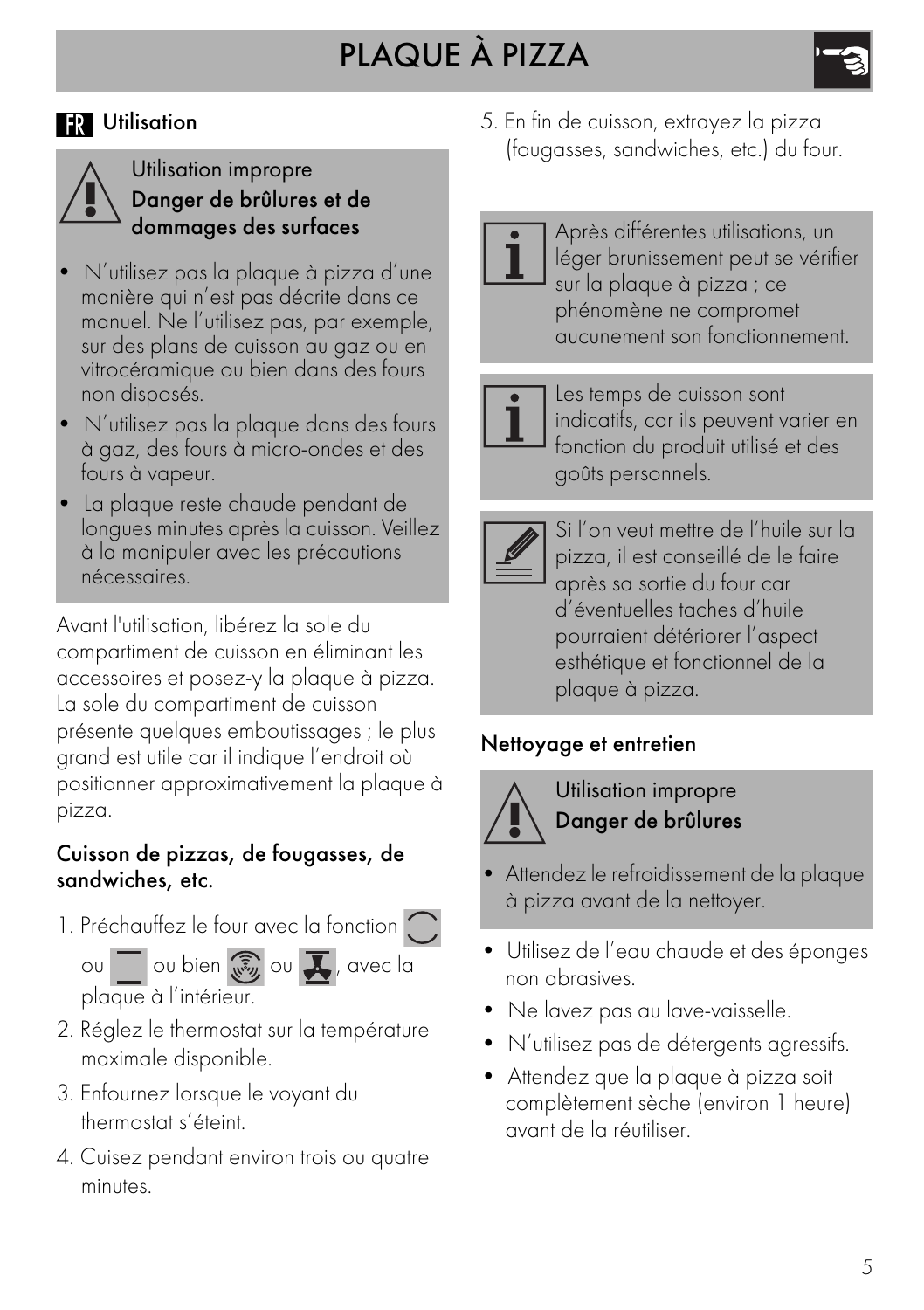## **M** Gebrauch



Unsachgemäßer Gebrauch Gefahr von Verbrennungen und Schäden an den Oberflächen

- Die Pizzaplatte nur in der beschriebenen Weise verwenden. Sie darf zum Beispiel nicht auf Gaskochstellen oder Glaskeramik-Kochzonen oder in Backöfen verwendet werden, die nicht für ihre Verwendung vorgesehen sind.
- Nicht in Gas-, Mikrowellen- und Dampfbacköfen verwenden.
- Die Platte bleibt noch lange nach Beendung des Garvorgangs heiß. Beim Handhaben der Platte immer Vorsicht walten lassen.

Vor dem Gebrauch alle eventuellen Gegenstände und Vorrichtungen vom Ofenboden entfernen und die Pizzaplatte erst dann in den Ofen stellen. Auf dem Ofenboden befinden sich einige Formenumrisse. Die Pizzaplatte zum größten dieser Formenumrisse ausrichten.

#### Backen von Pizzen, Teigfladen, Brötchen,...

1. Den Backofen in der Funktion oder

 $\overline{\phantom{a}}$  oder auch  $\overline{\mathbb{Q}}$  oder  $\overline{\mathbf{X}}$  vorheizen und die Platte einfügen.

- 2. Das Thermostat auf die maximale Temperatur einstellen.
- 3. Nach Erlöschen der Thermostat-Kontrolllampe die Pizza in den Backofen schieben.
- 4. Etwa 3-4 Minuten backen.

5. Am Ende des Garvorgangs die Pizza (Teigfladen, Brötchen...) aus dem Backofen nehmen.

Nach mehrmaliger Benutzung kann die Platte eine leicht bräunliche Farbe annehmen, die ihre Funktionstüchtigkeit jedoch nicht beeinträchtigt.



Die Garzeiten sind je nach verwendetem Produkt und den persönlichen Vorlieben unterschiedlich.

Wenn man die Pizza mit Öl würzen möchte, sollte man dies erst dann tun, wenn sie aus dem Backofen genommen wurde, da Ölflecken das Aussehen und die Funktionstüchtigkeit der Pizzaplatte negativ beeinträchtigen könnten.

## Reinigung und Wartung



Unsachgemäßer Gebrauch Verbrennungsgefahr

- Vor der Reinigung die Pizzaplatte abkühlen lassen.
- Für die Reinigung warmes Wasser und nicht scheuernde Schwämme verwenden.
- Nicht im Geschirrspüler reinigen.
- Keine aggressiven Reinigungsmittel verwenden.
- Vor der erneuten Verwendung sicherstellen, dass die Platte vollkommen trocken ist (etwa 1 Stunde).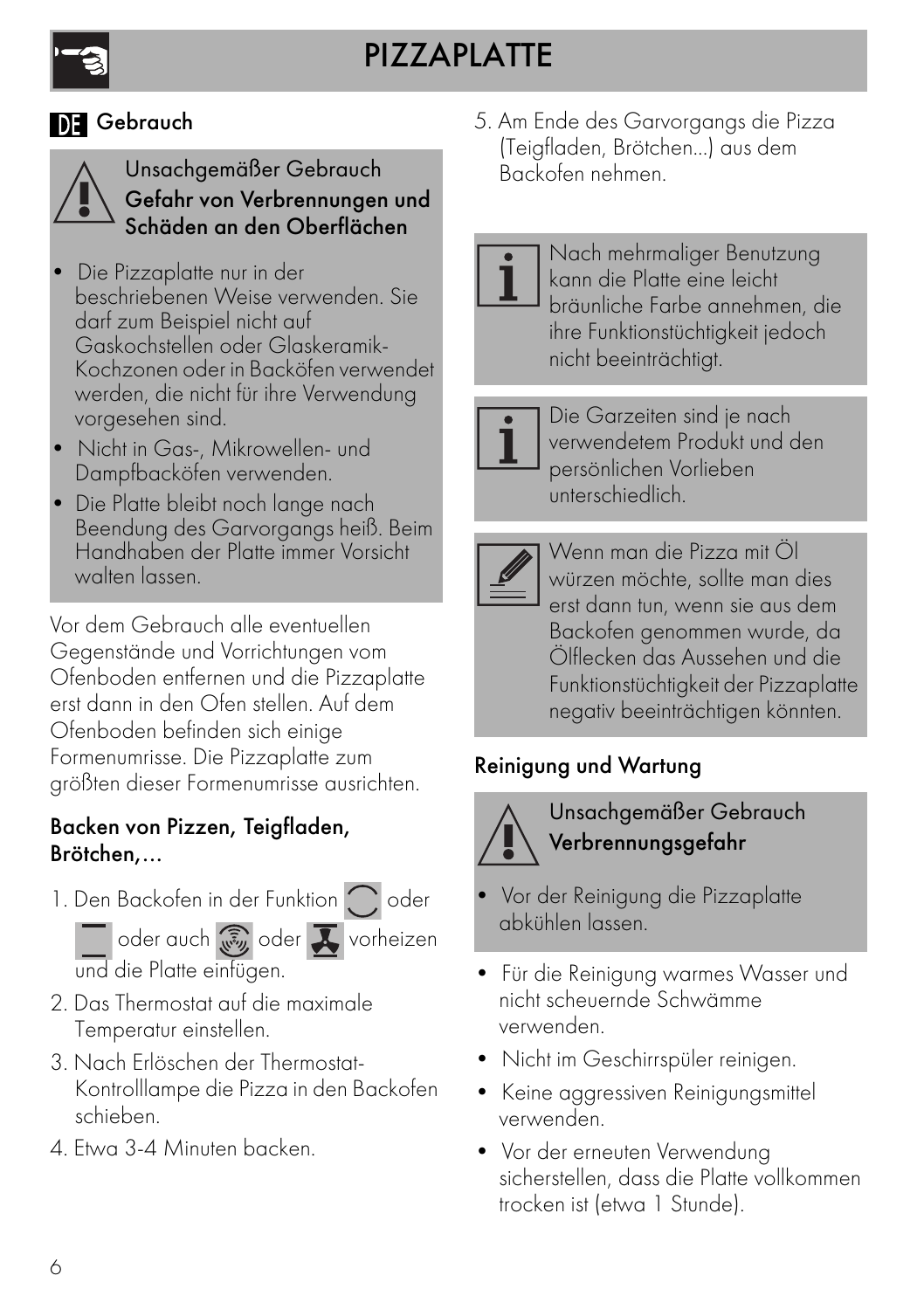# PIZZAPLAAT

## **NI** Gebruik



Incorrect gebruik Gevaar voor brandwonden en schade aan de oppervlakken

- Gebruik de pizzaplaat niet op een andere wijze dan is beschreven. Gebruik de pizzaplaat, bijvoorbeeld, niet op gas- of glaskeramische kookplaten of in ovens die daar niet voor zijn bestemd.
- Gebruik de pizzaplaat niet in gasovens, magnetrons en stoomovens.
- De plaat blijft ook na het einde van de bereidingstijd warm. Hanteer ze steeds voorzichtig.

Voordat de pizzaplaat wordt gebruikt, moeten eventuele accessoires van de bodem van de bakruimte verwijderd worden, zodat de plaat daar vervolgens op kan worden geplaatst. Op de bodem van de bakruimte zijn enkele profielen aanwezig; het grootste profiel dient als referentie voor de plek waar de pizzaplaat ongeveer moet worden geplaatst.

#### Bereiding van pizza's, piadina's, broodjes...

1. Verwarm de oven voor met de functie



- 2. Stel de thermostaat in op de maximale temperatuur.
- 3. Plaats de pizza in de oven wanneer de controlelamp van de thermostaat uit gaat.
- 4. Bak de pizza 3-4 minuten lang.
- 5. Verwijder de pizza (piadina's, broodjes...) uit de oven.



Het is mogelijk dat de pizzaplaat na meerdere keren gebruik bruin kleurt. Dit is normaal en is niet van invloed op de werking.



De bereidingstijden zijn slechts indicatief, omdat ze kunnen variëren afhankelijk van het type van product en de persoonlijke smaak.



Wanneer u de pizza op smaak wil brengen met olie, wordt aangeraden om dit te doen nadat de pizza uit de oven is gehaald omdat eventuele olievlekken het esthetisch uitzicht en de functionaliteit van de pizzaplaat kunnen schaden.

#### Reiniging en onderhoud



Incorrect gebruik Gevaar op brandwonden

- Laat de pizzaplaat afkoelen alvorens deze te reinigen.
- Reinig de pizzaplaat met warm water en niet-schurende sponsen.
- Niet wassen in een afwasmachine.
- Gebruik geen agressieve schoonmaakmiddelen.
- Laat de pizzaplaat volledig opdrogen (circa 1 uur) alvorens deze weer te gebruiken.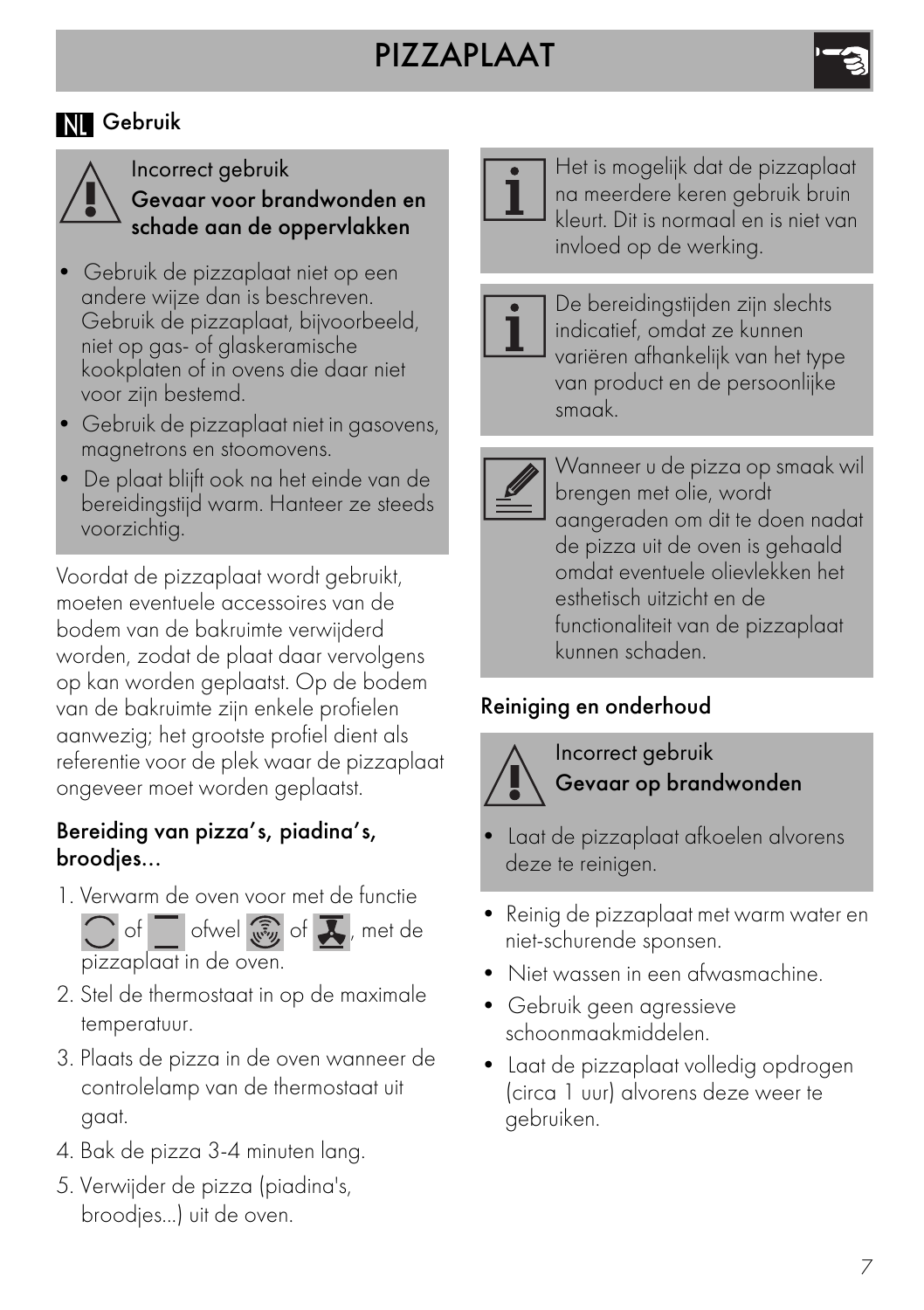

#### **ES** Uso



Uso incorrecto Peligro de quemaduras y de daños en las superficies

- No utilice la placa para pizza de forma diferente a como se ha descrito. No la utilice, por ejemplo, en encimeras de gas o en vitrocerámicas o en hornos no preparados.
- No la utilice con hornos de gas, hornos microondas y hornos a vapor.
- La placa permanece caliente incluso después de pasados muchos minutos desde el final de la cocción. Asegúrese de moverla con las debidas precauciones.

Antes del uso, quite cualquier accesorio de la zona de cocción y seguidamente apoye la placa para pizza en ella. En el fondo de la zona de cocción hay algunos perfiles de los cuales el de amplitud mayor es útil como referencia para colocar de modo indicativo la placa para pizza.

## Cocción de pizza, fajitas, bollos...

1. Precaliente el horno con la función  $\bigcap$ o



- 2. Ajuste el termostato en la temperatura máxima disponible.
- 3. Al apagarse el testigo del termostato, hornee.
- 4. Cocínelas durante unos 3-4 minutos.
- 5. Al final de la cocción saque la pizza (fajitas, bollos...) del horno.



Después de varios usos, puede producirse un ligero oscurecimiento de la placa para pizza, que no perjudica en ningún modo su funcionamiento.



Los tiempos de cocción son indicativos, ya que pueden variar según el producto utilizado y los gustos personales.



Si se desea condimentar la pizza con aceite, se aconseja hacerlo después de haberla sacado del horno para evitar posibles manchas que podrían afectar al aspecto estético y funcional de la placa para pizza.

## Limpieza y mantenimiento



Uso incorrecto Peligro de quemaduras

- Espere a que se enfríe la placa para pizza antes de proceder a limpiarla.
- Use agua caliente y esponjas no abrasivas.
- No la lave en el lavavajillas.
- No utilice detergentes agresivos.
- Espere a que la placa para pizza esté completamente seca (aproximadamente 1 hora) antes de volver a utilizarla.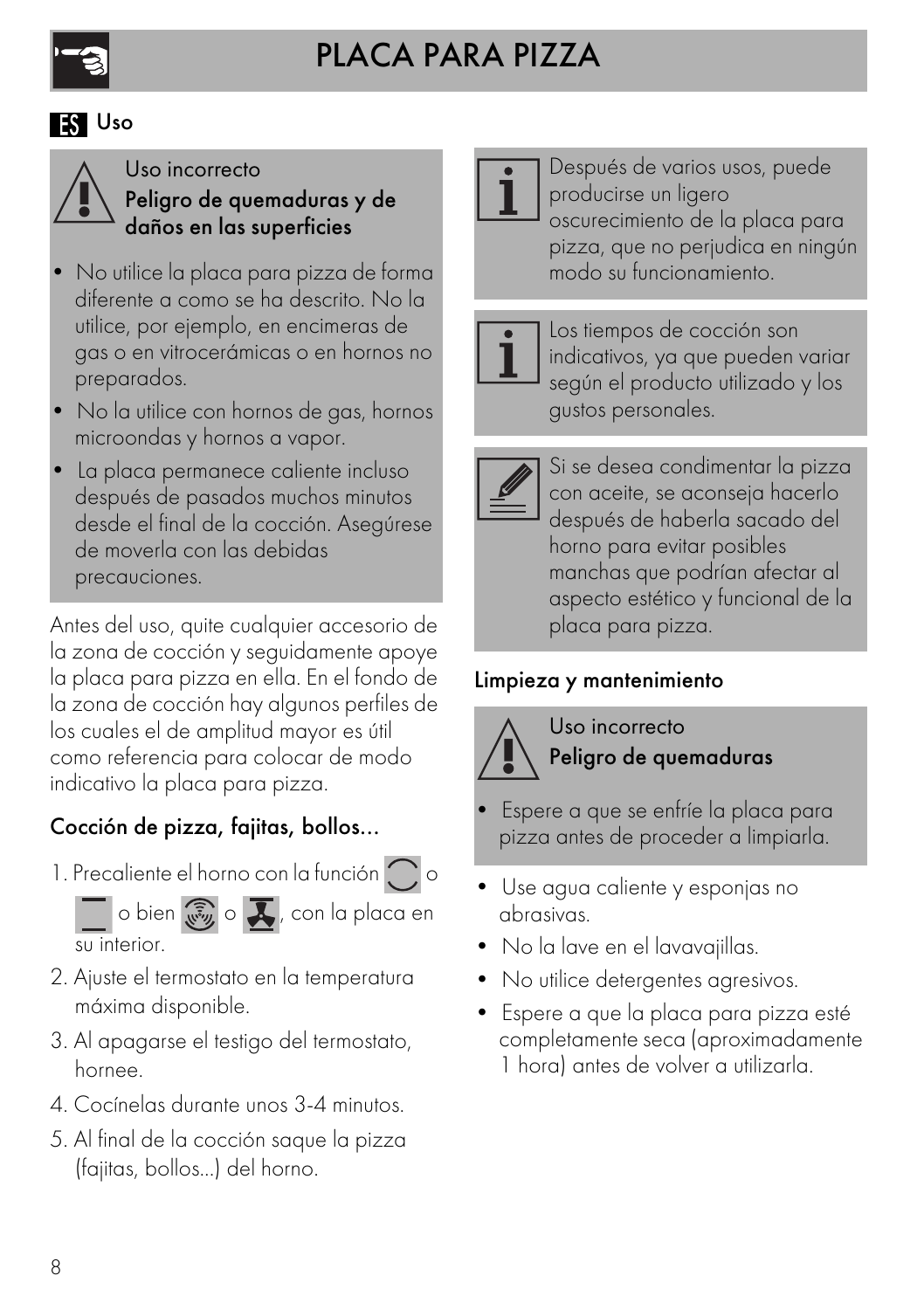## **PT** Utilização



#### Utilização não correta Perigo de queimaduras e danos às superfícies

- Não utilize a chapa para pizza de modo diferente daquele descrito. Não a utilize, por exemplo, sobre placas de cozinha a gás ou vitrocerâmica ou em fornos não próprios.
- Não a utilize em forno a gás, fornos microondas e fornos a vapor.
- A chapa permanece ainda quente após muitos minutos do fim da cozedura. Assegure-se de a deslocar com as devidas precauções.

Antes da utilização, retire do fundo da câmara de cozedura eventuais acessórios e coloque em seguida a chapa para pizza. No fundo da câmara de cozedura encontram-se presentes alguns perfis; o maior deles serve como referência para o posicionamento indicativo da chapa para pizza.

## Cozedura de pizza, sandes, panikes...

1. Pré-aqueça o forno com a função  $\bigcap$  o



- 2. Programe o termóstato na temperatura máxima disponível.
- 3. Quando a lâmpada indicadora do termóstato apagar, coloque no forno.
- 4. Coze por cerca de 3-4 minutos.
- 5. No final da cozedura, retire a pizza (sandes, panike...) do forno.



Após várias utilizações, pode verificar-se um ligeiro escurecimento da chapa, o que não prejudica de maneira alguma o seu funcionamento.

Os tempos de cozedura são indicativos, visto que podem variar de acordo com o produto utilizado e com os gostos pessoais.

No caso de pretender condimentar a pizza com azeite, aconselhamos a fazê-lo depois de extrair a pizza do forno porque eventuais manchas de óleo podem prejudicar a estética e as características funcionais da chapa para pizza.

#### Limpeza e manutenção



Utilização não correta Perigo de queimaduras

- Aguarde o arrefecimento da chapa para pizza antes de realizar a sua limpeza.
- Utilize água quente e uma esponja não abrasiva.
- Não lave em máquinas de lavar louça.
- Não utilize detergentes agressivos.
- Aguarde até que a chapa para pizza esteja totalmente seca (cerca de 1 hora) antes de voltar a utilizá-la.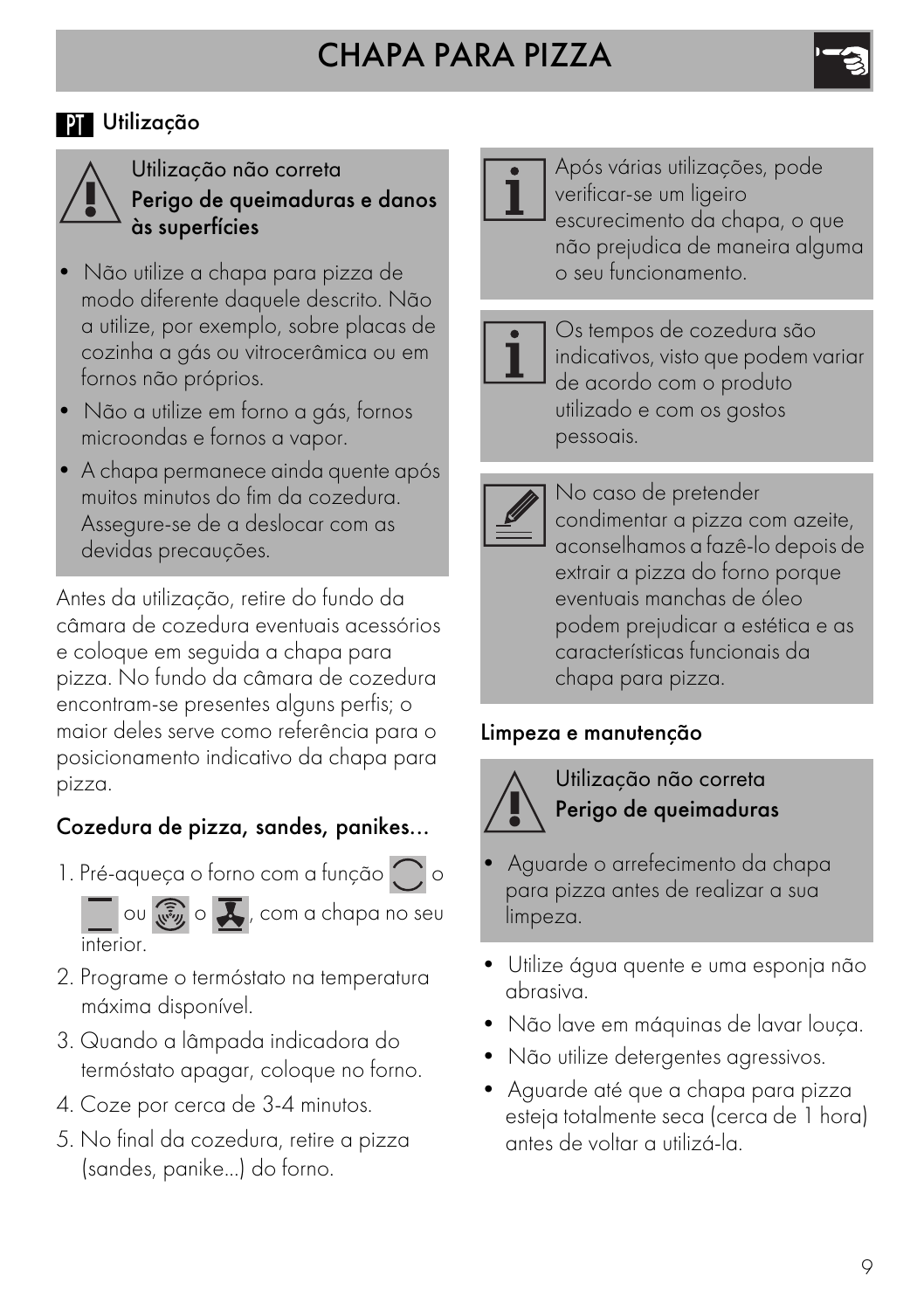## **SV** Användning



Felaktig användning Risk för brännskada och skador på ytan

- Använd inte pizzastenen på andra sätt än vad som beskrivs. Använd den t.ex. aldrig på gas- eller glaskeramikhällar eller i ugnar som inte är utformade för syftet.
- Stenen får inte heller användas i gasugnar, mikrovågsugnar eller ångugnar.
- Stenen förblir varm länge efter tillagningen avslutats. Var försiktig när du ska flytta den.

Innan användning ska man ta bort eventuella tillbehör från tillagningsutrymmets botten och därefter lägga pizzastenen på botten. På tillagningsutrymmets botten finns några fördjupningar; den fördjupning som har störst diameter används som referens vid placering av pizzastenen.

## Används för att grädda pizza och bröd

- 1. Värm upp ugnen med hjälp av funktionen
	-



med stenen placerad inne i ugnen.

- 2. Ställ in termostaten till maximal tillgänglig temperatur.
- 3. När termostatens indikeringslampa släcks sätter man in pizzan.
- 4. Grädda i cirka 3-4 minuter.
- 5. När pizzan (eller olika typer av bröd) har gräddats tar man ut den ur ugnen.



I samband med olika typer av användning kan pizzastenen ändra färg och bli mörkare. Detta är inte något som påverkar stenens funktion.



Tillagningstiderna är ungefärliga eftersom de kan variera beroende på produktens egenskaper och ens personliga smak.



Om du vill smaksätta pizzan med olja är det lämpligast att göra det efter att du har tagit ut pizzan ur ugnen eftersom eventuella oljefläckar på pizzastenen kan äventyra dess utseende och funktion.

# Rengöring och underhåll



Felaktig användning Fara för brännskada

- Vänta tills pizzastenen har svalnat innan du rengör den.
- Rengör den i varmt vatten och med en mjuk svamp.
- Diska inte i diskmaskin.
- Använd inte starka rengöringsmedel.
- Vänta tills pizzastenen har torkat helt (cirka 1 timme) innan du använder den igen.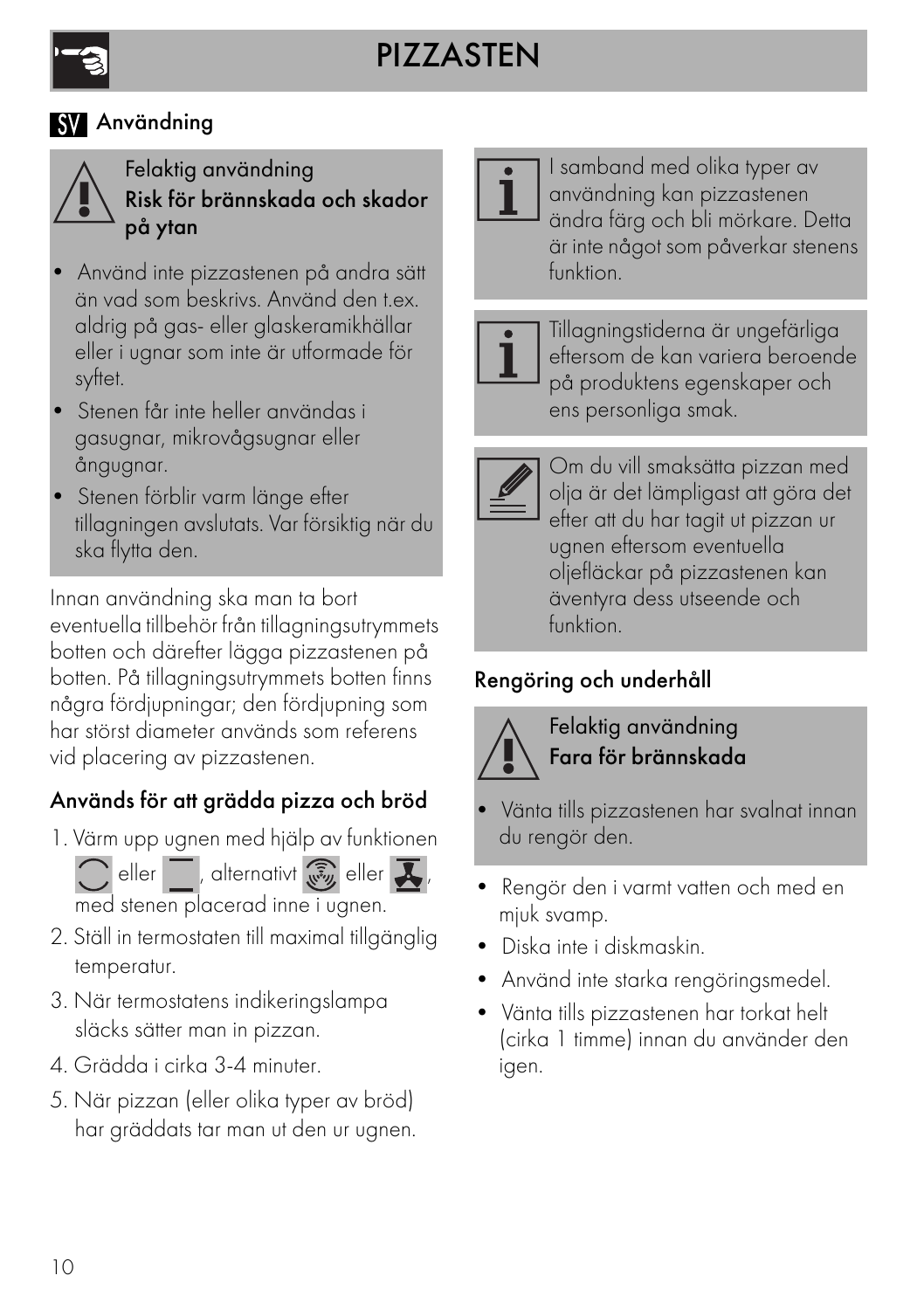### **RU** Применение



Неправильное применение Опасность получения ожогов и нанесения ущерба поверхностям

- Используйте плитку в соответствии с инструкцией по эксплуатации. Не устанавливайте плитку на газовых варочных панелях и поверхностях из стеклокерамики.
- Не использовать с газовыми, микроволновыми и паровыми печами.
- Плитка останется горячей в течение долгого времени после окончания приготовления пищи. Перемещайте плитку, соблюдая соответствующие меры предосторожности.

Перед применением освободите дно рабочей камеры от установленных на ней аксессуаров и поместите плитку для пиццы. На дне рабочей камеры расположены фасонные элементы. Элементы с наибольшим диаметром указывают место для установки плитки для пиццы.

#### Приготовление пиццы, лепешек, булочек

1. Разогрейте духовку в функции или

**,**  $\sqrt[n]{a}$ , предварительно установив в нее плитку.

- 2. Установите термостат на максимальную температуру.
- 3. Когда лампочка термостата погаснет, загрузите блюдо в духовку.
- 4. Готовить в течение 3-4 минут.
- 5. Затем выньте пиццу (или другое блюдо) из духовки.



В ходе эксплуатации может появиться некоторое потемнение поверхности плитки, которое никак не влияет на ее показатели.



Скорость приготовления разных блюд зависит от используемых в них ингредиентов, а также личных вкусов повара.



Если Вы хотите приправить пиццу маслом, рекомендуем делать это после вынимания из духовки, чтобы избежать возникновения пятен, которые могут испортить эстетический вид и эксплуатационные характеристики плитки.

#### Чистка и техническое обслуживание



Неправильное применение Опасность получения ожогов

- Перед чисткой плитки для приготовления пиццы дождитесь ее полного остывания.
- Используйте теплую воду и мягкие, не абразивные губки.
- Запрещается мыть в посудомоечной машине.
- Не использовать агрессивные чистящие средства.
- Перед применением плитки дождитесь ее полного высыхания (приблизительно 1 час).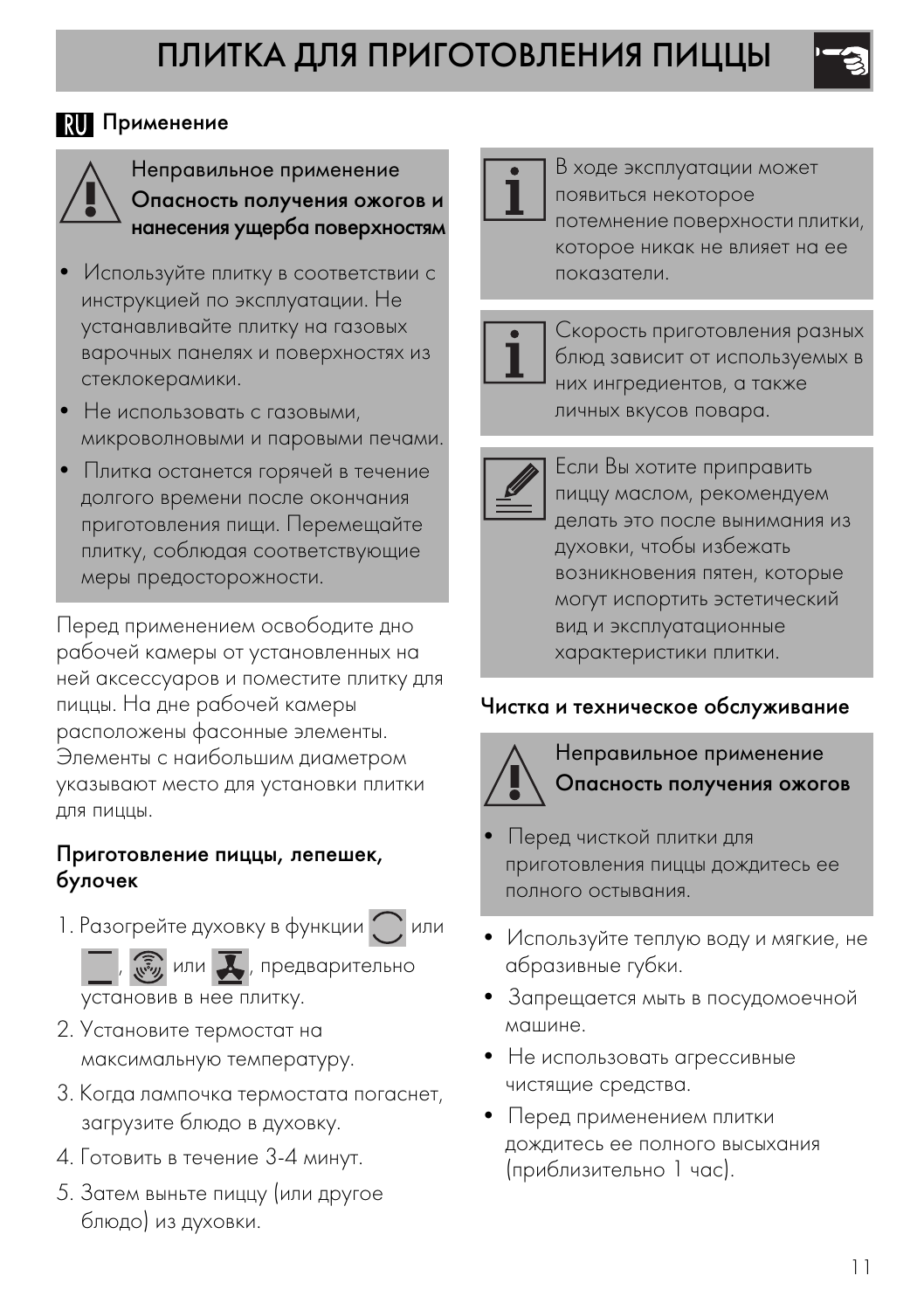## **DA** Anvendelse



Ukorrekt anvendelse Fare for forbrændinger og skader på overfladerne

- Brug ikke pizzapladen på anden måde end den angivne. Pizzapladen må for eksempel ikke bruges på gas- eller glaskeramiske kogeplader eller i ovne, som ikke er udstyret til formålet.
- Må ikke anvendes med gasovne, mikrobølgeovne samt ovne med damp.
- Pladen er stadig varm flere minutter efter tilberedningens afslutning. Sørg for at håndtrere den ved hjælp af de nødvendige forholdsregler.

Før anvendelsen skal man fjerne evt. tilbehør fra ovnrummets bund, og derefter sætte pizzapladen på den. På ovnrummets bund findes aftegninger, hvoraf den største kan anvendes som reference, når man indsætter pizzapladen.

#### Tilberedning af pizza, fladbrød, mindre brød...

1. Forvarm ovnen med funktionen  $\bigcap$  eller

eller  $\overline{\mathbb{C}}$  eller  $\overline{\mathbf{L}}$ , mens pladen er indsat.

- 2. Indstil termostaten på den maksimalt tilgængelige temperatur.
- 3. Indsæt retten i ovnen, når termostatens kontrollampe slukker.
- 4. Bag i 3-4 minutter.
- 5. Ved endt tilberedning tages pizzaen (fladbrød, mindre brød...) ud af ovnen.



Efter flere anvendelser kan der forekomme en let misfarvning af pizzapladen, hvilket på ingen måde forringer den funktion.



Tilberedningstiderne er vejledende, og derfor kan de variere afhængigt af det anvendte produkt og af personlig smag.



Såfremt pizzaen skal forsynes med olie bør dette først ske, efter den er taget ud af ovnen, for at undgå evt. oliepletter, som kan ødelægge pladens udseende og funktion.

## Rengøring og vedligeholdelse



Ukorrekt anvendelse Fare for forbrændinger

- Man skal vente til pizzapladen er afkølet, før den gøres ren.
- Brug varmt vand og slibefri svampe.
- Stenen må ikke vaskes i opvaskemaskinen.
- Brug ikke aggressive rengøringsmidler.
- Vent til pizzapladen er helt tør, (ca. 1 time), før den anvendes igen.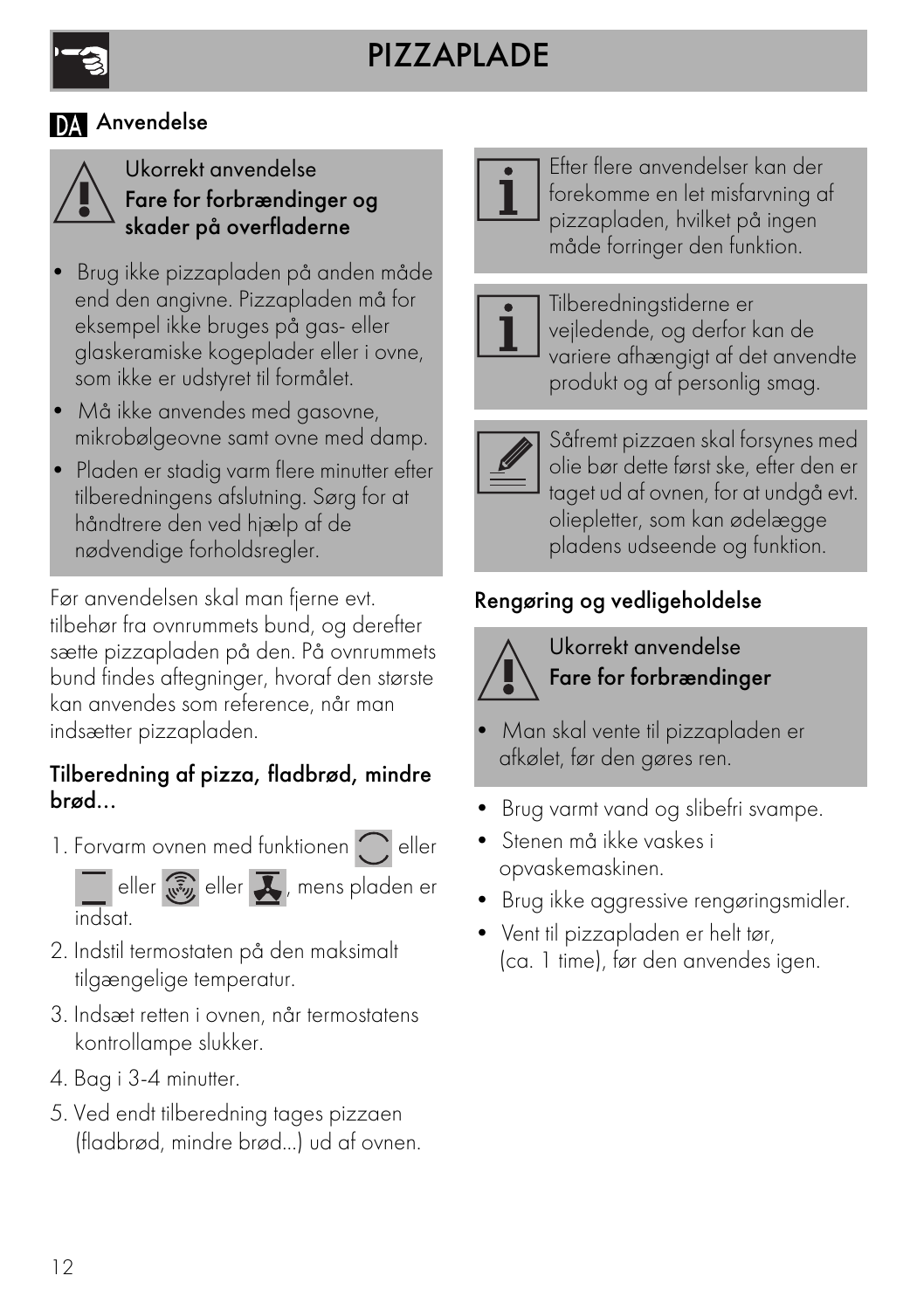## **N** Użytkowanie



#### Niedozwolone użycie Niebezpieczeństwo oparzeń i uszkodzeń powierzchni

- Płyty na pizzę nie należy używać w inny sposób niż opisano. Nie stosować płyty na przykład na gazowych lub witroceramicznych płytach kuchennych bądź w piekarnikach nieposiadających tego typu opcji.
- Nie stosować w piekarnikach gazowych, kuchenkach mikrofalowych i piekarnikach parowych.
- Płyta ta pozostaje ciepła przez wiele minut po ukończeniu pieczenia. Zachować należne środki ostrożności przy przemieszczaniu jej.

Przed użyciem płyty na pizzę należy z dna komory piekarnika wyjąć ewentualne akcesoria, a następnie położyć na nim płytę. Na dnie komory piekarnika znajduje się kilka przetłoczeń, z których to najszersze może posłużyć jako punkt odniesienia do optymalnego ustawienia płyty na pizzę.

## Pieczenie pizzy, placków, bułek...

1. Rozgrzać piekarnik z umieszczoną w nim płytą, korzystając z funkcji $\bigcap$ lub



- 2. Ustawić termostat na maksymalną możliwą temperaturę.
- 3. Po zgaśnięciu lampki termostatu włożyć ciasto.
- 4. Piec przez około 3-4 minuty.
- 5. Po ukończeniu pieczenia wyjąć pizzę (placki, bułki...) z piekarnika.



Po kilku użyciach płyta na pizzę może stać się ciemniejsza, co nie wpływa w żaden sposób na jej działanie.



Podany czas pieczenia jest orientacyjny, ponieważ może być różny w zależności od stosowanego produktu i indywidualnych gustów.

W razie zamiaru doprawienia pizzy oliwą najlepiej zrobić to po wyjęciu jej z piekarnika, aby uniknąć ewentualnych plam, które mogłyby niekorzystnie wpłynąć na wygląd i funkcjonalność płyty.

## Czyszczenie i konserwacja



Niedozwolone użycie Niebezpieczeństwo poparzeń

- Poczekać na ochłodzenie się płyty na pizzę przed rozpoczęciem czyszczenia jej.
- Użyć ciepłej wody i nieściernej gąbki.
- Nie myć w zmywarce.
- Nie stosować agresywnych detergentów.
- Przed ponownym użyciem płyty na pizzę należy poczekać, aż będzie ona całkowicie sucha (około 1 godziny).